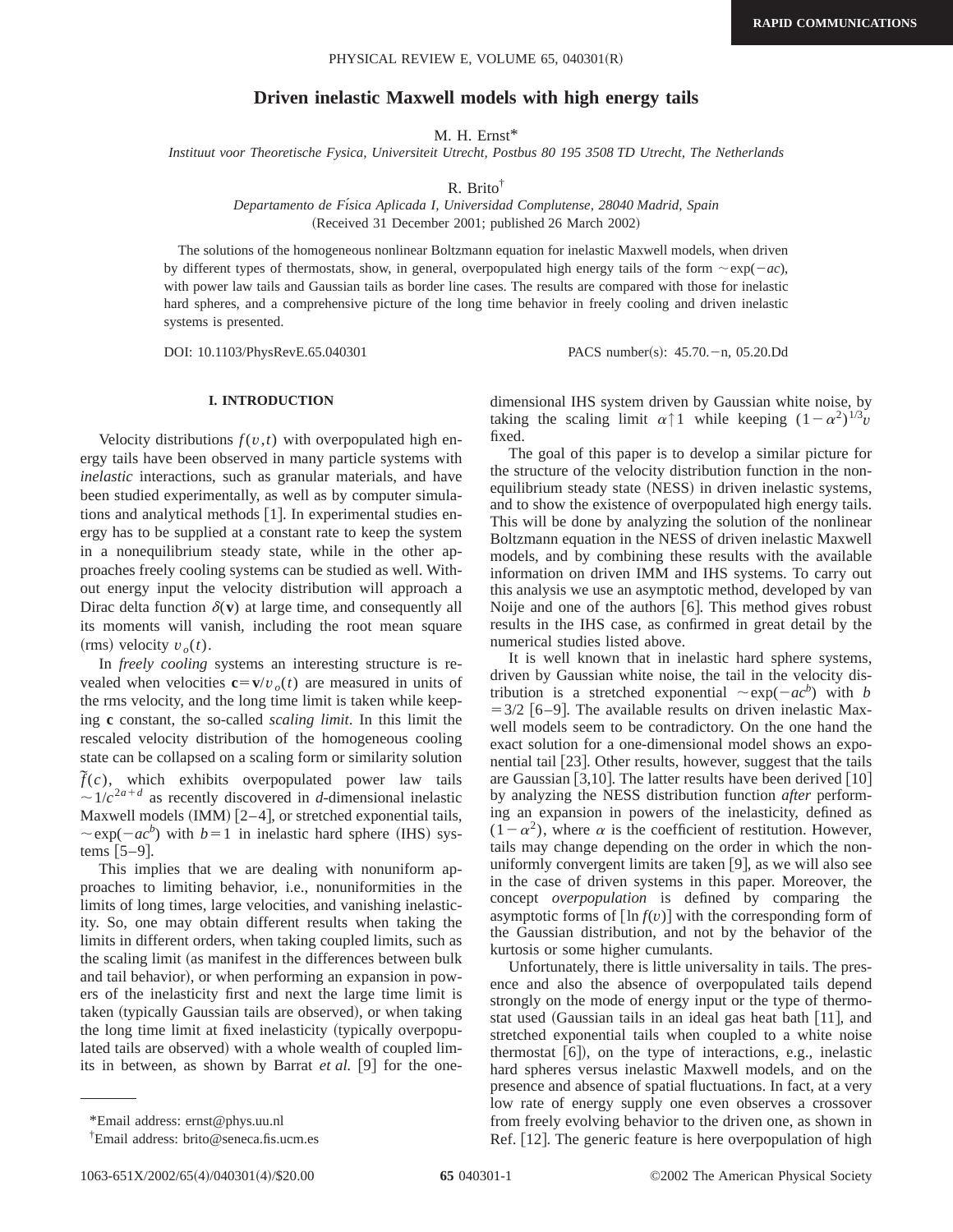energy tails created by inelastic interactions in systems with initially Gaussian tails, rather than the specific shape of the tail.

However, as soon as spatial fluctuations are present in the initial state  $f(v, r, 0)$  the homogeneous cooling state of IMM and IHS becomes *unstable*, and the dissipative systems exhibit the *clustering instability* [13], and the phase separates into cold dense clusters and hot dilute regions. In this context Baldassarri *et al.* have investigated in Ref. [2a] what happens in the presence of spatial fluctuations in a many-body granular lattice Maxwell model, where the local density remains constant by construction, and hence the clustering instability is suppressed. Here the mean field theory would also predict power law tails for the homogeneous cooling state. Barrat *et al.* [9] also considered the influence of spatial fluctuations in the one-dimensional many-body IHS system, either freely evolving or driven by Gaussian white noise, using molecular dynamics, and compared their results with the direct simulation Monte Carlo (DSMC) method and an exact numerical method for solving the Boltzmann equation. They found even more subtle effects of nonuniform convergence when taking the scaling limit mentioned above.

The plan of the paper is as follows. In Sec. II the nonlinear Boltzmann equation for IMM systems is described, as well as the different types of thermostats, and following an observation of Montanero and Santos  $[8]$  we map a freely cooling IMM system on the corresponding IMM, driven by a Gaussian thermostat. So freely cooling systems are just a special case of driven systems, and we can restrict the whole analysis to IMM and IHS, driven by a variety of thermostats. In Sec. III the resulting tails are shown to be either of power law type  $[2-4,14]$ , or of exponential type, depending on the type of thermostats used. We conclude with some conclusions and perspectives.

# **II. KINETIC EQUATIONS FOR DRIVEN DISSIPATIVE SYSTEMS**

To investigate these NESS in driven systems we analyze the nonlinear Boltmann equation in the simple case of an initially homogeneous and isotropic velocity distribution  $f(v,0)$ , where  $f(v,t)$  remains homogeneous and isotropic. This can be done by adding a stochastic or deterministic force to the microscopic equations of motion, which manifests itself in the Boltzmann equation as a source term  $\mathcal{F}f$ , i.e.,

$$
\partial_t f(\mathbf{v}) + \mathcal{F}f(\mathbf{v}) = I(f)
$$
  
= 
$$
\int_{\mathbf{n}} \int d\mathbf{v}_2 g(\hat{\mathbf{v}}_{12} \cdot \mathbf{n}) \left[ \frac{1}{\alpha} f_1^* f_2^* + f_1 f_2 \right].
$$
 (1)

Here  $I(f)$  is the nonlinear Boltzmann collision term, and the second equality specializes the collision term to inelastic Maxwell models, which are characterized by a collision frequency  $g(\hat{\mathbf{v}}_{12} \cdot \mathbf{n})$  independent of the kinetic energy of the colliding particles, and  $\hat{\mathbf{a}} = \mathbf{a}/a$  is a unit vector. The motivation for and the construction of these models has been dis-

cussed in [15,4], where also the origin of the factor  $1/\alpha$  is explained. Here  $f_1^{**}$  is short for  $f(\mathbf{v}_1^{**}, t)$ , and we have absorbed constant factors in the time scale. The velocities and time have been dimensionalized in terms of the rms velocity and the mean free time in the initial state, and the dimensionless collision rate  $g(\mu)$  is normalized such that  $\int_{\mathbf{n}} g(\hat{\mathbf{v}}_{12} \cdot \mathbf{n})$ = 1. Moreover,  $\int_{\mathbf{n}} (\cdots) = (1/\Omega_d) \int d\mathbf{n}(\cdots)$  is an average over a *d*-dimensional unit sphere, where  $\Omega_d = 2 \pi^{d/2} / \Gamma(\frac{1}{2}d)$ . In the Maxwell models discussed here we have either  $g(\mu)$  $=1$  (as used in [2–4]), or  $g(\mu)=C|\mu|$  (as in [15,10,4,14]).

The postcollision velocities  $\mathbf{v}_i^*$  with  $i, j = \{1, 2\}$  are defined as

$$
\mathbf{v}_i^* = \mathbf{v}_i^*(\alpha) = \mathbf{v}_i - \frac{1}{2}(1+\alpha)\mathbf{v}_{ij} \cdot \mathbf{n}\mathbf{n},\tag{2}
$$

and the *restituting* velocities, appearing in the collision term (1), are given by  $\mathbf{v}_i^{**} = \mathbf{v}_i^*(1/\alpha)$ . Here  $\alpha$  is the coefficient of restitution ( $0<\alpha<1$ ), and **n** is a unit vector along the line of centers of the interacting particles. In one dimension the angular average  $f_n$ , as well as the tensorial product **nn** can be replaced by 1. The Boltzmann collision operator conserves the number of particles and momentum, but not the energy, and normalizations are chosen such that  $\langle 1 \rangle = 1$  and  $\langle v^2 \rangle$  $= \frac{1}{2} dv_o^2(t)$ , where  $\langle \cdots \rangle$  denotes an average over  $f(v,t)$ .

Many authors have used thermostats, of which we consider three different types  $[8]$ :

$$
\mathcal{F}f(\mathbf{v},t) = \begin{cases} \gamma \frac{\partial}{\partial \mathbf{v}} \cdot \mathbf{v}f(\mathbf{v},t) & \text{Gaussian} \\ -\frac{1}{2} \xi_o^2 \left(\frac{\partial}{\partial \mathbf{v}}\right)^2 f(\mathbf{v},t) & \text{white noise} \\ g \frac{\partial}{\partial \mathbf{v}} \cdot \hat{\mathbf{v}}f(\mathbf{v},t) & \text{gravity.} \end{cases}
$$
(3)

A popular thermostat, used in molecular dynamics simulations of elastic systems, is the Gaussian thermostat, which is based on Gauss' principle of least constraint  $[8,16]$ , and yields in the present case a friction force  $\gamma v$  with a *negative* friction coefficient. Many investigators  $[3,6,10,17-19]$  have added stochastic forces to the equations of motion in the form of Gaussian white noise. Following Ref.  $[8]$  we will also consider the gravity thermostat. The thermostat forces considered here are all scalars, but thermostat forces of a tensorial nature have also been considered, e.g., to describe uniform shear flow  $[20]$ .

Montanero and Santos  $[8]$  made the interesting observation that the Boltzmann equation for the NESS distribution  $f(v, \infty)$  driven by a Gaussian thermostat is *identical* to the equation for the scaling or similarity solution  $\tilde{f}(c)$  in the freely cooling state (i.e.,  $Ff = 0$ ) provided both equations are expressed in rescaled distributions. These are defined as  $f(v,t) = [v_o(t)]^{-d} \tilde{f}(v/v_o(t))$  for the homogeneous cooling state, and as  $f(v, \infty) = [v_o(\infty)]^{-d} \tilde{f}(v/v_o(\infty))$  for the NESS, which implies for both rescaled functions the normalizations,  $\int d\mathbf{c}\tilde{f}(c)\{1,c^2\} = \{1,\frac{1}{2}d\}.$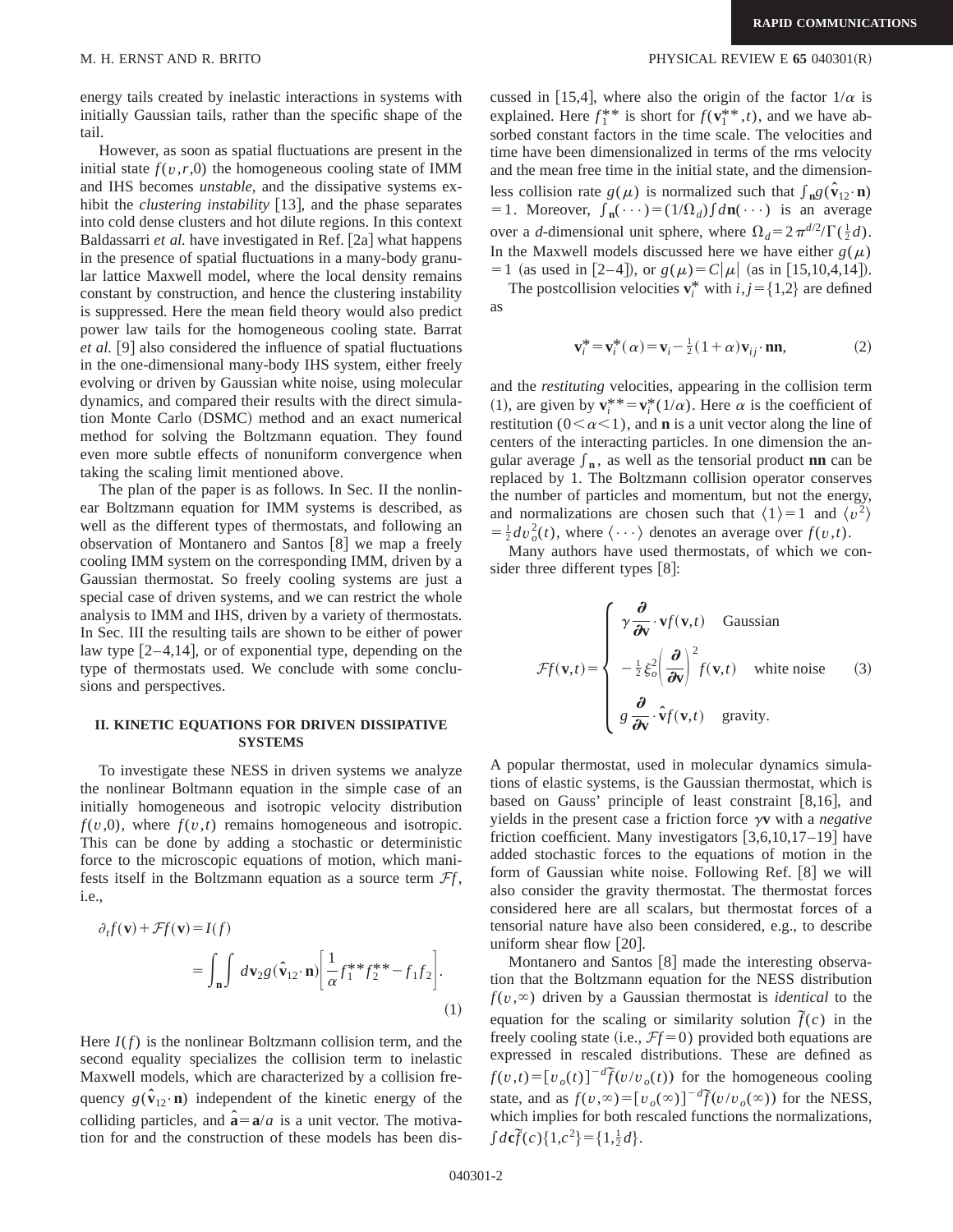In terms of these rescaled variables the Boltzmann equation for  $\tilde{f}(c)$  in the NESS becomes

$$
\widetilde{I}(\widetilde{f}) = \widetilde{\mathcal{F}}\widetilde{f} = \begin{cases}\n\gamma \frac{\partial}{\partial c} \cdot c\widetilde{f} = \frac{\omega_2}{d} \frac{\partial}{\partial c} \cdot c\widetilde{f} \\
-\frac{\xi_o^2}{2v_0^2} \left(\frac{\partial}{\partial c}\right)^2 \widetilde{f} = -\frac{\omega_2}{2d} \left(\frac{\partial}{\partial c}\right)^2 \widetilde{f} \\
\frac{g}{v_o} \frac{\partial}{\partial c} \cdot c\widetilde{f} = \frac{\omega_2}{2\langle c \rangle} \frac{\partial}{\partial c} \cdot c\widetilde{f}.\n\end{cases} (4)
$$

To derive the equalities in the last column, one multiplies the Boltzmann equation (4) to the left with  $\int d\mathbf{c}c^2$ , and introduces the second moment of the reduced collision operator,  $\omega_2 = -\int d\mathbf{c}c^2\tilde{I}(\tilde{f})$ , to obtain  $\omega_2 = \left[-d\gamma, -d\xi_0^2/v_0^2(\infty)\right]$  $-2g\langle c \rangle/v_o(\infty)$  respectively. These equalities are used to eliminate the parameters  $\gamma$ ,  $\xi_o^2/v_o^2$ ,  $g/v_o$  in the first column. For Maxwell models,  $\omega_2$  can be calculated exactly (see [4]) with the result  $\omega_2 = \frac{1}{4}(1 - \alpha^2)$  for  $g(\mu) = 1$  and  $\omega_2$  $= \frac{1}{2} [d/(d+1)](1-\alpha^2)$  for  $g(\mu)=C|\mu|$ . The moment  $\langle c \rangle$  $=$   $\langle |\mathbf{c}| \rangle$  in Eq. (4) has to be calculated from the NESS distribution  $\tilde{f}(c)$  in the bulk range, i.e.,  $c = \mathcal{O}(1)$ , where  $\tilde{f}(c)$  is given in lowest approximation  $[6,10]$  by the Maxwellian  $\pi^{-d/2} \exp(-c^2)$ . This yields  $\langle c \rangle = \Gamma(\frac{1}{2}(d+1)) / \Gamma(\frac{1}{2}d)$ .

The Boltzmann equation  $(4)$  for the rescaled distribution function  $\tilde{f}(c)$  in the NESS not only holds for *d*-dimensional Maxwell models, but also for *d*-dimensional inelastic hard spheres, provided  $\xi_o^2/v_o^2, \gamma, g/v_o$  are replaced by  $\xi_o^2/v_o^3$ ,  $\gamma$ ,  $g/v_o^2$  (see discussion in Refs. [6,8]). Therefore, obtaining the solution of Eq.  $(4)$  in the NESS for all three thermostat forces above covers a large range of representative cases.

### **III. HIGH ENERGY TAILS**

Following the procedure of Ref.  $[6]$  we make the ansatz of stretched exponential behavior for the high energy tail, i.e.,  $\tilde{f}(c) \approx A \exp(-ac^b)$  with  $0 < b < 2$  and  $a > 0$ , and determine *b* and *a* by inserting this ansatz in the rescaled Boltzmann equation  $(4)$  and requiring self-consistency. The border line case  $b \rightarrow 0$  corresponds to power law tails, and  $b \rightarrow 2$ corresponds to Gaussian tails.

Following Krook and Wu  $[21]$  and Ernst  $[22]$ , we give an estimate for the collision operator  $\tilde{I}(\tilde{f})$  for  $\mathbf{c}_1$  being in the asymptotic range  $(c_1 \ge 1)$ . If particle 1 is a fast particle, the dominant contribution to the Boltzmann collision term comes from collisions with particle 2 with velocities that are typically in the bulk range  $[c_2 = \mathcal{O}(1)]$ . Consequently  $c_{12}$  in the collision terms  $(1)$  and  $(4)$  can be replaced by  $c_1$ , i.e.,  $|\mathbf{c}_{12} \cdot \mathbf{n}| \approx |\mathbf{c}_1 \cdot \mathbf{n}|$ , and the asymptotic dynamics simplifies to  $\mathbf{c}_1^* = \mathbf{c}_1 - \frac{1}{2} [1 + (1/\alpha)] \mathbf{c}_1 \cdot \mathbf{n} = \mathbf{c}_-$  and  $\mathbf{c}_2^*$  $_{2}^{**}=\frac{1}{2} [1$  $+(1/\alpha)$   $\mathbf{c}_1 \cdot \mathbf{n} = \mathbf{c}_+$ . Next we make an estimate of the gain term in the collision operator under the assumption that the stretched exponential behavior holds asymptotically for large **c**<sub>1</sub>. To do so we consider the ratio  $R(\mathbf{c}_1, \mathbf{c}_2) \equiv f_1^* f_2^* / f_1 f_2$ 

for asymptotically large  $c_1$ , whereas  $c_2$  is in the bulk range, i.e.,

$$
R(\mathbf{c}_1, \mathbf{c}_2) \approx \exp[-a(c_+^b + c_-^b - c_1^b)].
$$
 (5)

The exponent is proportional to  $c_1^b$  for  $\alpha < 1$  and  $0 < b < 2$ , except for grazing collisions, where it vanishes. This happens in a small  $\theta$  interval of length  $\mathcal{O}(1/[(1-\alpha^2)c_1])$  near  $\theta$  $= \pi/2$ , where  $(1-\alpha^2)c_1|\cos \theta| \approx \mathcal{O}(1)$ . Outside this interval *R* vanishes exponentially fast, and inside  $R \approx \mathcal{O}(1)$ . We insert this estimate of *R*, which is independent of  $c<sub>2</sub>$ , in the collision terms  $(1)$  and  $(4)$ , and carry out the integrations over  $c_2$ and over the angle of incidence by making the substitution  $\theta = \pi/2 - x/c_1$ . This yields the following estimate for the gain term:

$$
I_g \sim \int d\mathbf{n} \int d\mathbf{c}_2 |\hat{\mathbf{c}}_1 \cdot \mathbf{n}|^s f_1 f_2 \sim f_1 \delta^{s+1} / c_1^{s+1}, \tag{6}
$$

where the constant  $\delta \sim \mathcal{O}(1)$  and the exponent  $s = \{0,1\}$  covers both collision frequencies  $g(\mu)$ , discussed below Eq. (1). A comparison of the gain and loss terms in Eq.  $(1)$  shows that for  $\alpha < 1$ , the ratio  $I_g / I_l \sim \mathcal{O}(1/c_1^{s+1})$  for  $c_1 \ge 1$ . So, under the assumption that the stretched exponential form is valid, the gain term can be neglected in the asymptotic analysis, and the collision integral is given by  $\tilde{I}(\tilde{f}) \approx -\tilde{f}(c_1)$ . It is important to note that this estimate breaks down as  $\alpha \uparrow 1$ , because the **n** or  $\theta$  integral converges nonuniformly in  $\alpha$ near the grazing collisions, and the limit  $\alpha \uparrow 1$  cannot be taken under the integral sign in the gain term.

After these preparations we insert the stretched exponential form into the Boltzmann equation  $(4)$ , and match the leading exponents on both sides of the equation, as well as the coefficients in the exponents of these terms. This gives the following results for the asymptotic high energy tail of  $\tilde{f}(c) \sim \exp(-ac^b)$  in *d*-dimensional IMM:

$$
b=0, \text{ inconsistent} \text{ (Gaussian)},
$$
  
\n
$$
b=1, \quad a=\sqrt{2d/\omega_2} \text{ (white noise)}, \quad (7)
$$
  
\n
$$
b=1, \quad a=2\langle c \rangle/\omega_2 \text{ (gravity)}.
$$

The ansatz of a stretched exponential tail for a Gaussian thermostat turns out to be inconsistent in IMM, and suggests a power law decay. The self-consistent method of  $\vert 6 \vert$  does not lead to a prediction. In this case, which is equivalent to the freely evolving case, has been extensively discussed in Refs.  $[2-4,14]$ . For comparison we also quote the results for *d*-dimensional inelastic hard spheres. One easily verifies that the above estimate yields for hard spheres,  $\tilde{I}_g$   $\approx$  $-c_1\beta_1 \tilde{f}(c_1)$  with  $\beta_1 = \int_{\mathbf{n}} |\hat{\mathbf{v}}_1 \cdot \mathbf{n}| = \Gamma(\frac{1}{2}d)/[\sqrt{\pi} \Gamma(\frac{1}{2}(d+1))]$ (see Ref.  $[4]$ ), and one obtains immediately the results of Ref. [6], i.e.,  $\tilde{f}(c) \sim \exp(-ac^b)$  with

$$
b=1, \quad a=d\beta_1/\omega_2 \quad \text{(Gaussian)},
$$
\n
$$
b=\frac{3}{2}, \quad a=\sqrt{\frac{8d\beta_1}{9\omega_2}} \quad \text{(white noise)}, \tag{8}
$$

$$
b=2
$$
, inconsistent (gravity).